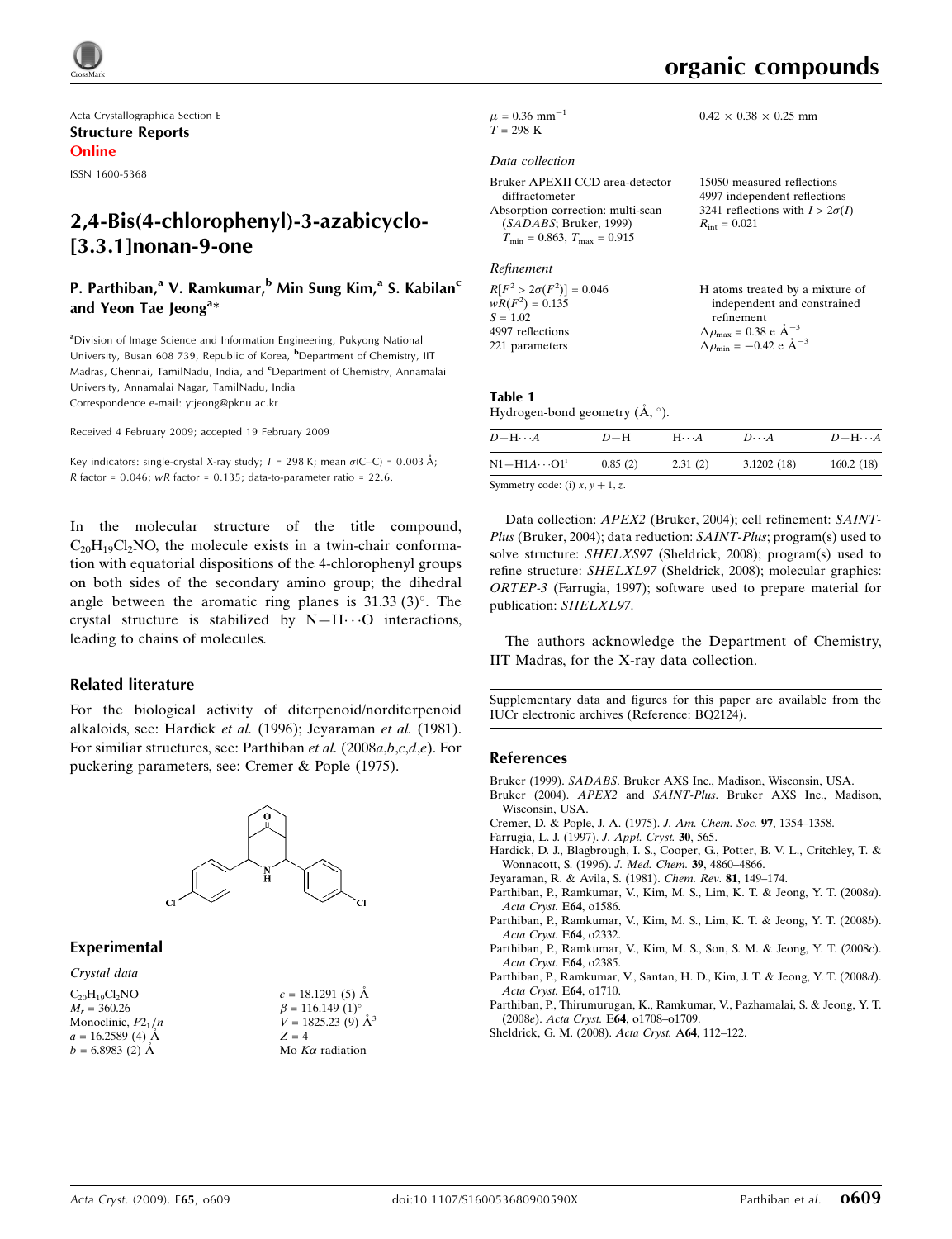# **supporting information**

*Acta Cryst.* (2009). E**65**, o609 [doi:10.1107/S160053680900590X]

# **2,4-Bis(4-chlorophenyl)-3-azabicyclo[3.3.1]nonan-9-one**

## **P. Parthiban, V. Ramkumar, Min Sung Kim, S. Kabilan and Yeon Tae Jeong**

#### **S1. Comment**

The widespread diterpenoid/norditerpenoid alkaloids posses the 3-azabicyclo [3.3.1]nonane pharmacophore, and as a consequence, the above alkaloids having broad spectrum of biological activities (Jeyaraman *et al.*, 1981; Hardick *et al.*, 1996). Hence, the synthesis and stereochemistry of 3-azabicyclononan-9-ones are more important in recent days (Parthiban *et al.*, 2008a,b,c,d,e). A study of torsion angles, asymmetry parameters and least-squares plane calculation shows that the piperidine ring adopts near ideal chair conformation with the deviation of ring atoms N1 and C8 from the C1/C2/C6/C7 plane by -0.642 (3)Å and 0.712 (3)Å, respectively,  $Q_T=0.607$  (2)Å,  $q(2)=0.044$  (2)Å and  $q(3)=0.606$  (2)Å, *θ*=175.8 (2)°. whereas the cyclohexane ring deviate from the ideal chair conformation; the cyclohexane atoms C4 and C8 deviate from the C2/C3/C5/C6 plane by -0.557 (2)Å and 0.710 (3)Å, respectively,  $Q_T$ =0.560 (2) Å, q(2)=0.117 (2)Å and,  $q(3) = -0.548$  (2)Å,  $\theta = 167.9$  (2)°. (Cremer & Pople, 1975). Hence, the title compound C<sub>20</sub>H<sub>19</sub>Cl<sub>2</sub>NO, exists in double chair conformation with equatorial dispositions of the *para* chlorophenyl groups with the torsion angles of C8—C2—C1—C9 and C8—C6—C7—C15 are 177.88 (4)° and -179.01 (4)°, respectively. The aryl groups are oriented at an angle of 31.33 $(3)°$  to each other.

#### **S2. Experimental**

In a warm solution of ammonium acetate (0.075 mol) in 50 ml of absolute ethanol, a mixture of cyclohexanone (0.05 mol) and *para* chlorobenzaldehyde (0.1 mol) was added and gently warmed with stirring on a hot plate till the yellow color was formed during the mixing of the reactants and cooled to room temperature. Then 50 ml of ether was added and allowed to stir over night at room temperature. Thus the obtained crude azabicyclic ketone was separated by filtration and washed with 1:5 ethanol-ether mixture till the solid became colorless. Recrystallization of the compound from ethanol gave X-ray diffraction quality crystals of 2,4-bis(4-chlorophenyl)-3-azabicyclo[3.3.1]nonan-9-one.

#### **S3. Refinement**

Nitrogen H atoms were located in a difference Fourier map and refined isotropically. Other hydrogen atoms were fixed geometrically and allowed to ride on the parent carbon atoms, with aromatic C—H =0.93Å, aliphatic C—H =0.98Å and methylene C—H=0.97Å. The displacement parameters were set for phenyl, methylene and aliphatic H atoms at  $U_{\text{iso}}(H)=1.2U_{\text{eq}}(C).$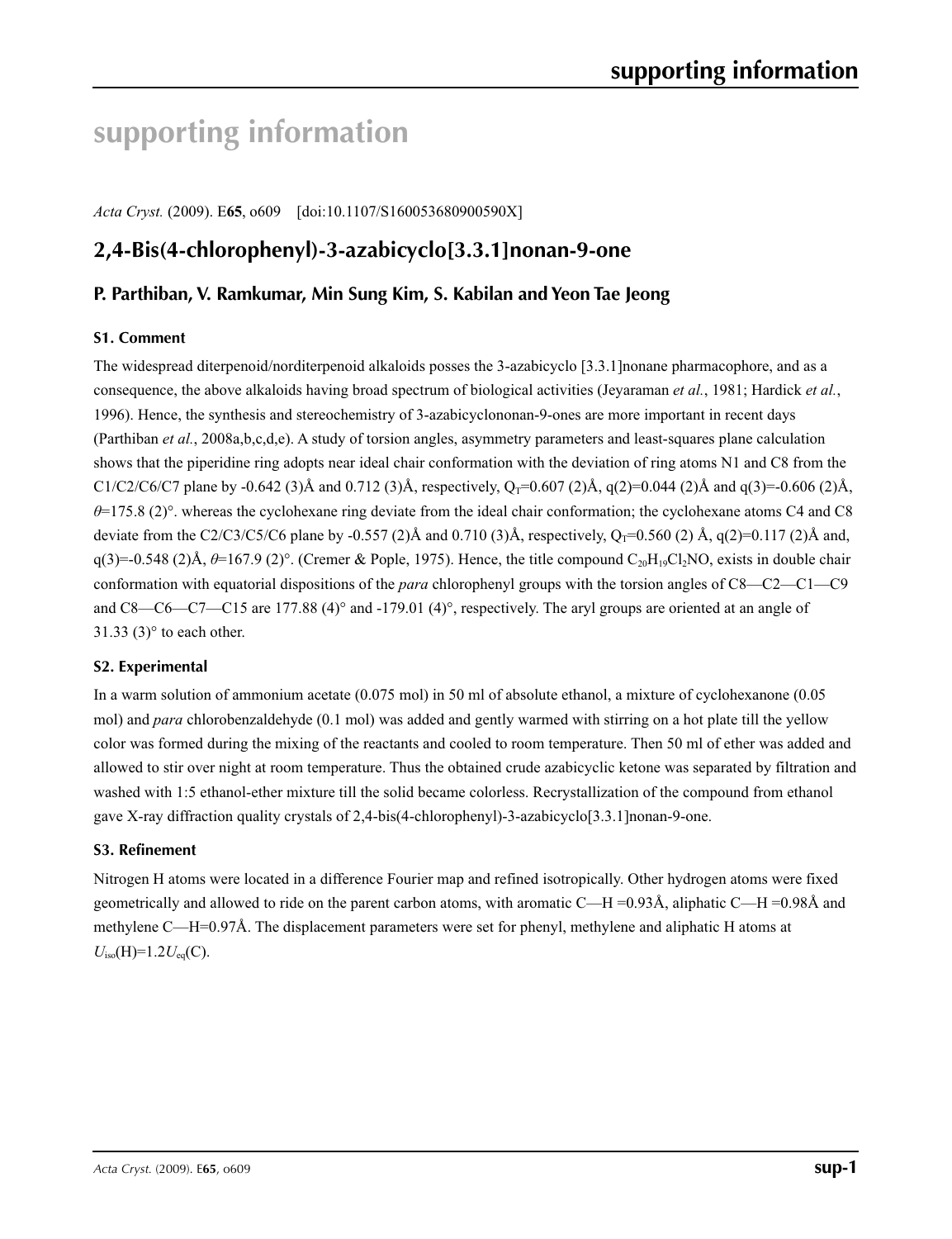

# **Figure 1**

*ORTEP* of the molecule with atoms represented as 30% probability ellipsoids.



# **Figure 2**

Packing of molecules via N-H..O bond.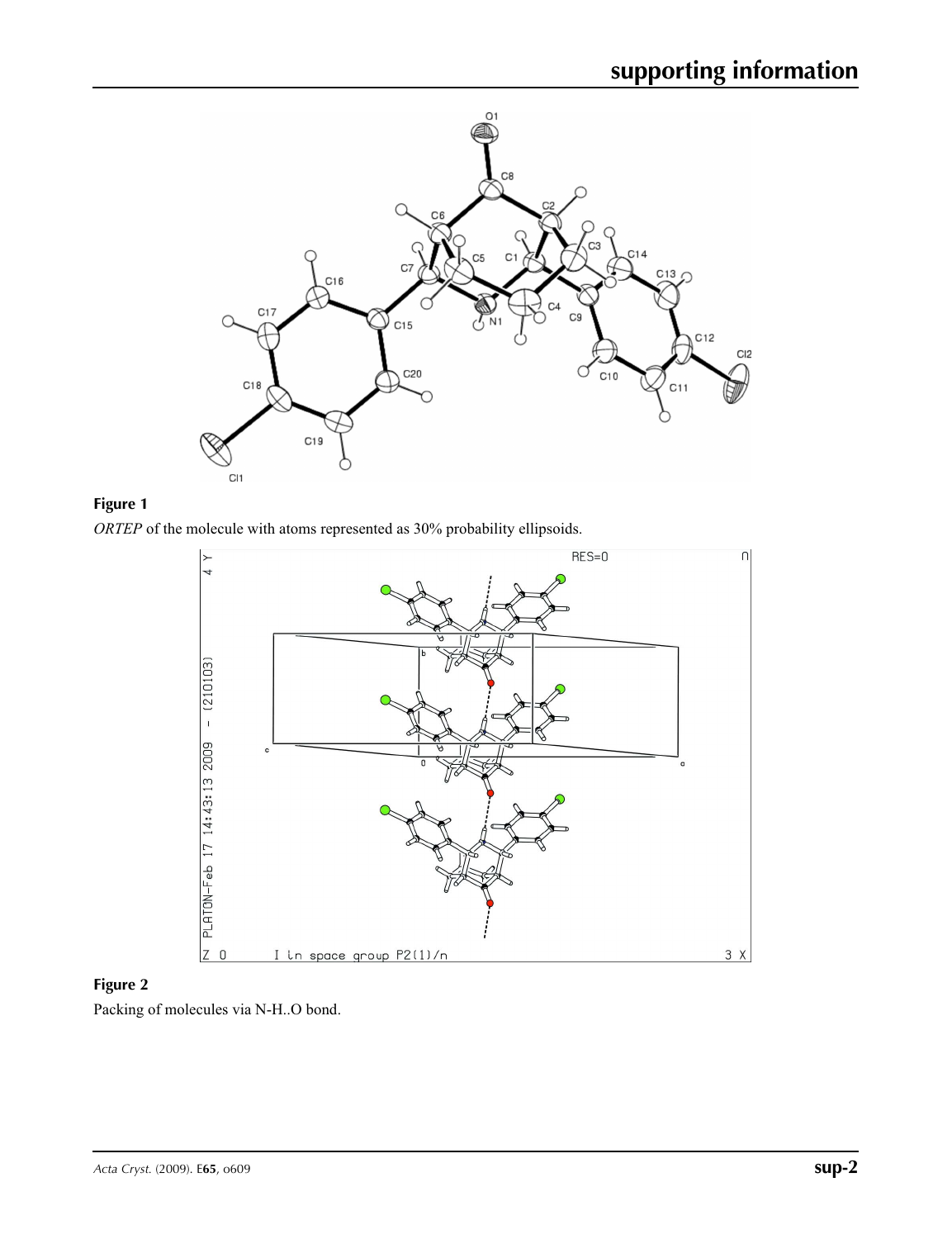#### **2,4-Bis(4-chlorophenyl)-3-azabicyclo[3.3.1]nonan-9-one**

#### *Crystal data*

 $C_{20}H_{19}Cl_2NO$  $M_r = 360.26$ Monoclinic,  $P2_1/n$ Hall symbol: -P 2yn  $a = 16.2589(4)$  Å  $b = 6.8983(2)$  Å  $c = 18.1291(5)$  Å  $\beta$  = 116.149 (1)<sup>o</sup>  $V = 1825.23(9)$  Å<sup>3</sup>  $Z = 4$ 

#### *Data collection*

Bruker APEXII CCD area-detector diffractometer Radiation source: fine-focus sealed tube Graphite monochromator *φ* and *ω* scans Absorption correction: multi-scan (*SADABS*; Bruker, 1999)  $T_{\text{min}} = 0.863$ ,  $T_{\text{max}} = 0.915$ 

#### *Refinement*

Refinement on *F*<sup>2</sup> Least-squares matrix: full *R*[ $F^2 > 2\sigma(F^2)$ ] = 0.046  $wR(F^2) = 0.135$  $S = 1.02$ 4997 reflections 221 parameters 0 restraints Primary atom site location: structure-invariant direct methods map Hydrogen site location: inferred from neighbouring sites and constrained refinement where  $P = (F_o^2 + 2F_c^2)/3$  $(\Delta/\sigma)_{\text{max}}$  < 0.001 Δ*ρ*max = 0.38 e Å−3 Δ*ρ*min = −0.42 e Å−3

#### *Special details*

**Geometry**. All e.s.d.'s (except the e.s.d. in the dihedral angle between two l.s. planes) are estimated using the full covariance matrix. The cell e.s.d.'s are taken into account individually in the estimation of e.s.d.'s in distances, angles and torsion angles; correlations between e.s.d.'s in cell parameters are only used when they are defined by crystal symmetry. An approximate (isotropic) treatment of cell e.s.d.'s is used for estimating e.s.d.'s involving l.s. planes.

**Refinement**. Refinement of  $F^2$  against ALL reflections. The weighted *R*-factor wR and goodness of fit *S* are based on *F*<sup>2</sup> , conventional *R*-factors *R* are based on  $F$ , with  $F$  set to zero for negative  $F^2$ . The threshold expression of  $F^2 > \sigma(F^2)$  is used only for calculating *R*-factors(gt) *etc*. and is not relevant to the choice of reflections for refinement. *R*factors based on  $F^2$  are statistically about twice as large as those based on F, and R- factors based on ALL data will be even larger.

 $F(000) = 752$  $D_x = 1.311$  Mg m<sup>-3</sup> Mo *Kα* radiation, *λ* = 0.71073 Å Cell parameters from 4308 reflections  $\theta$  = 2.8–26.3°  $\mu$  = 0.36 mm<sup>-1</sup> *T* = 298 K Rectangular, colourless  $0.42 \times 0.38 \times 0.25$  mm

15050 measured reflections 4997 independent reflections 3241 reflections with  $I > 2\sigma(I)$  $R_{\text{int}} = 0.021$  $\theta_{\text{max}} = 29.8^{\circ}, \theta_{\text{min}} = 2.3^{\circ}$  $h = -21 \rightarrow 20$  $k = -9 \rightarrow 9$ *l* = −15→25

Secondary atom site location: difference Fourier H atoms treated by a mixture of independent  $w = 1/[\sigma^2 (F_o^2) + (0.0602P)^2 + 0.4485P]$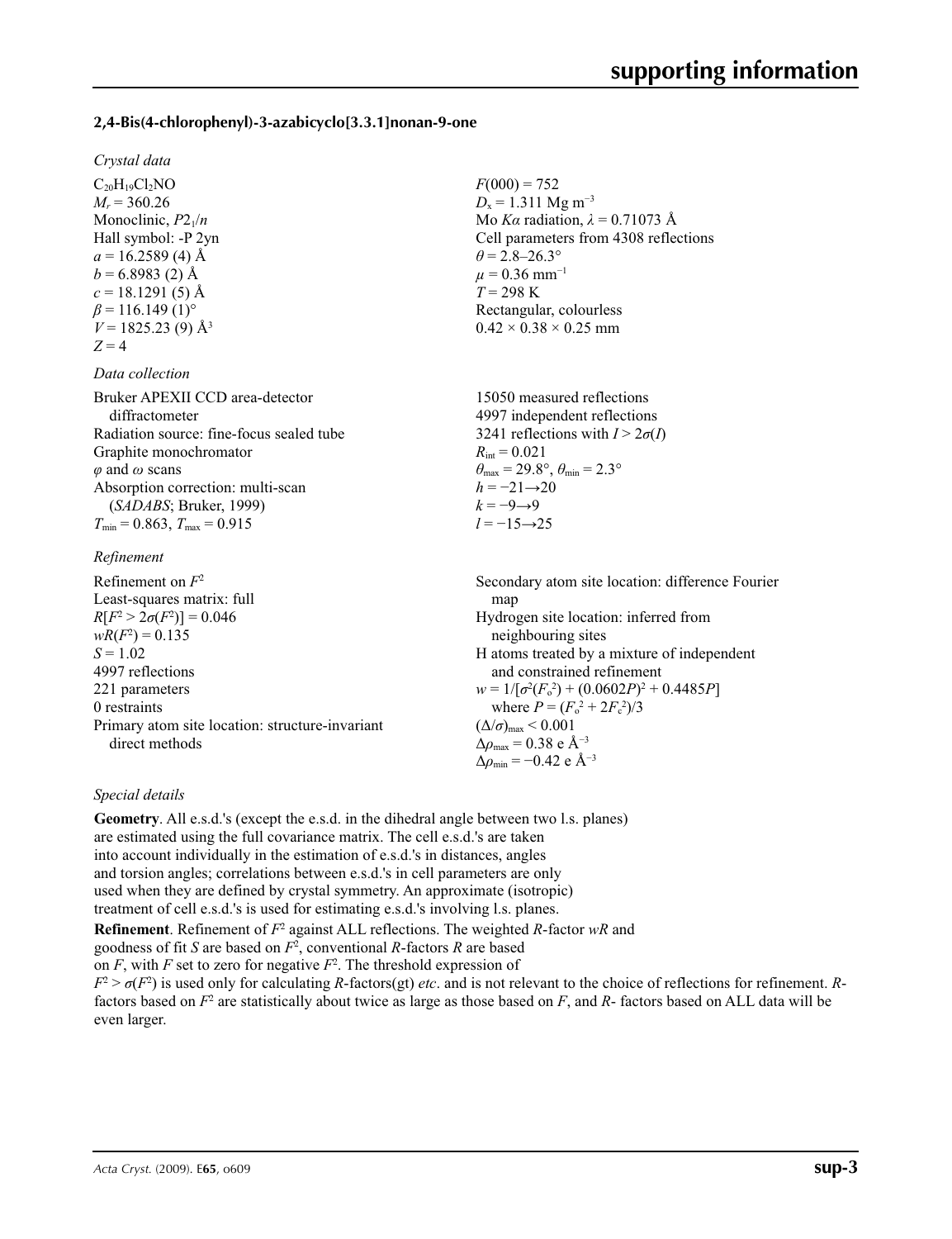|                  | х             | $\mathcal{Y}$  | $\boldsymbol{Z}$ | $U_{\rm iso}*/U_{\rm eq}$ |  |
|------------------|---------------|----------------|------------------|---------------------------|--|
| C1               | 0.33305(11)   | 0.1260(2)      | 0.01759(10)      | 0.0384(3)                 |  |
| H1               | 0.3907        | 0.1019         | 0.0665           | $0.046*$                  |  |
| C <sub>2</sub>   | 0.29289(11)   | $-0.0738(2)$   | $-0.02171(10)$   | 0.0410(4)                 |  |
| H2               | 0.3380        | $-0.1414$      | $-0.0345$        | $0.049*$                  |  |
| C <sub>3</sub>   | 0.20110(12)   | $-0.0678(3)$   | $-0.09929(11)$   | 0.0533(4)                 |  |
| H <sub>3</sub> A | 0.2079        | 0.0135         | $-0.1399$        | $0.064*$                  |  |
| H3B              | 0.1864        | $-0.1977$      | $-0.1219$        | $0.064*$                  |  |
| C4               | 0.12129(12)   | 0.0082(3)      | $-0.08496(12)$   | 0.0581(5)                 |  |
| H <sub>4</sub> A | 0.1268        | 0.1478         | $-0.0779$        | $0.070*$                  |  |
| H4B              | 0.0643        | $-0.0190$      | $-0.1330$        | $0.070*$                  |  |
| C <sub>5</sub>   | 0.11811(12)   | $-0.0827(3)$   | $-0.00979(12)$   | 0.0534(5)                 |  |
| H <sub>5</sub> A | 0.0944        | $-0.2136$      | $-0.0235$        | $0.064*$                  |  |
| H5B              | 0.0756        | $-0.0096$      | 0.0037           | $0.064*$                  |  |
| C6               | 0.21147(11)   | $-0.0905(2)$   | 0.06658(11)      | 0.0418(4)                 |  |
| H <sub>6</sub>   | 0.2052        | $-0.1688$      | 0.1090           | $0.050*$                  |  |
| C7               | 0.25223(11)   | 0.1109(2)      | 0.10384(10)      | 0.0375(3)                 |  |
| H7               | 0.3106        | 0.0893         | 0.1524           | $0.045*$                  |  |
| C8               | 0.27891(11)   | $-0.1870(2)$   | 0.04285(10)      | 0.0390(4)                 |  |
| C9               | 0.35398(11)   | 0.2533(2)      | $-0.03978(10)$   | 0.0414(4)                 |  |
| C10              | 0.29057(13)   | 0.3777(3)      | $-0.09592(12)$   | 0.0544(5)                 |  |
| H10              | 0.2316        | 0.3836         | $-0.1000$        | $0.065*$                  |  |
| C11              | 0.31400(15)   | 0.4943(3)      | $-0.14645(12)$   | 0.0615(5)                 |  |
| H11              | 0.2710        | 0.5776         | $-0.1841$        | $0.074*$                  |  |
| C12              | 0.40091(16)   | 0.4852(3)      | $-0.14022(12)$   | 0.0584(5)                 |  |
| C13              | 0.46439(15)   | 0.3618(3)      | $-0.08633(14)$   | 0.0654(6)                 |  |
| H13              | 0.5228        | 0.3545         | $-0.0835$        | $0.078*$                  |  |
| C14              | 0.44093(13)   | 0.2474(3)      | $-0.03588(13)$   | 0.0555(5)                 |  |
| H14              | 0.4845        | 0.1646         | 0.0015           | $0.067*$                  |  |
| C15              | 0.18866(11)   | 0.2164(2)      | 0.13081(10)      | 0.0385(3)                 |  |
| C16              | 0.17785(12)   | 0.1464(3)      | 0.19803(11)      | 0.0473(4)                 |  |
| H16              | 0.2125        | 0.0407         | 0.2271           | $0.057*$                  |  |
| C17              | 0.11692(13)   | 0.2301(3)      | 0.22247(11)      | 0.0528(4)                 |  |
| H17              | 0.1097        | 0.1804         | 0.2670           | $0.063*$                  |  |
| C18              | 0.06701(12)   | 0.3877(3)      | 0.18023(12)      | 0.0509(4)                 |  |
| C19              | 0.07748(13)   | 0.4646(3)      | 0.11480(12)      | 0.0540(5)                 |  |
| H19              | 0.0446        | 0.5740         | 0.0877           | $0.065*$                  |  |
| C20              | 0.13769(12)   | 0.3765(2)      | 0.08997(11)      | 0.0471(4)                 |  |
| H20              | 0.1440        | 0.4259         | 0.0450           | $0.057*$                  |  |
| C11              | $-0.01108(4)$ | 0.49239(10)    | 0.21027(4)       | 0.0838(2)                 |  |
| Cl2              | 0.43337(5)    | 0.64178(11)    | $-0.19813(4)$    | 0.0956(3)                 |  |
| N1               | 0.27045(9)    | 0.2229(2)      | 0.04419(9)       | 0.0401(3)                 |  |
| O <sub>1</sub>   | 0.31840(9)    | $-0.33704(16)$ | 0.07301(8)       | 0.0515(3)                 |  |
| H <sub>1</sub> A | 0.2917(13)    | 0.334(3)       | 0.0645(12)       | $0.058(6)$ *              |  |
|                  |               |                |                  |                           |  |

*Fractional atomic coordinates and isotropic or equivalent isotropic displacement parameters (Å<sup>2</sup>)*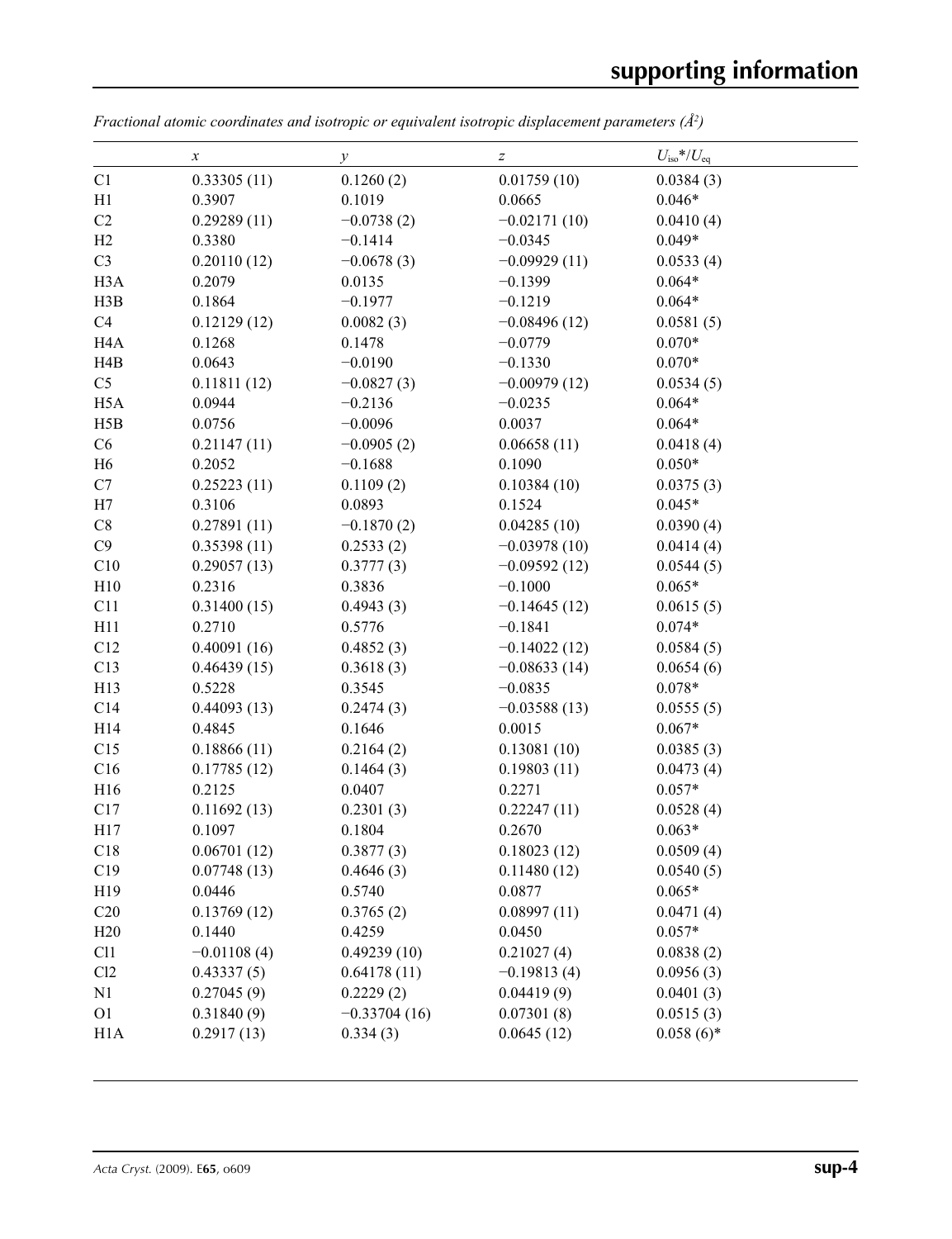|                | $U^{11}$   | $U^{22}$   | $U^{33}$   | $U^{12}$      | $U^{13}$   | $U^{23}$      |
|----------------|------------|------------|------------|---------------|------------|---------------|
| C1             | 0.0379(8)  | 0.0331(8)  | 0.0479(9)  | $-0.0024(6)$  | 0.0223(7)  | 0.0015(7)     |
| C2             | 0.0440(9)  | 0.0329(8)  | 0.0532(9)  | $-0.0007(7)$  | 0.0278(8)  | $-0.0020(7)$  |
| C <sub>3</sub> | 0.0591(11) | 0.0489(10) | 0.0498(10) | $-0.0103(9)$  | 0.0221(9)  | $-0.0051(8)$  |
| C4             | 0.0413(10) | 0.0552(12) | 0.0634(12) | $-0.0046(8)$  | 0.0100(9)  | $-0.0021(10)$ |
| C <sub>5</sub> | 0.0407(9)  | 0.0473(10) | 0.0750(13) | $-0.0100(8)$  | 0.0279(9)  | $-0.0112(9)$  |
| C6             | 0.0462(9)  | 0.0304(8)  | 0.0578(10) | $-0.0030(7)$  | 0.0312(8)  | 0.0018(7)     |
| C7             | 0.0387(8)  | 0.0317(7)  | 0.0458(9)  | 0.0003(6)     | 0.0218(7)  | 0.0016(7)     |
| C8             | 0.0401(8)  | 0.0273(7)  | 0.0514(9)  | $-0.0059(6)$  | 0.0219(7)  | $-0.0053(7)$  |
| C9             | 0.0470(9)  | 0.0327(8)  | 0.0530(9)  | $-0.0049(7)$  | 0.0298(8)  | $-0.0023(7)$  |
| C10            | 0.0526(11) | 0.0557(11) | 0.0635(11) | 0.0042(9)     | 0.0334(9)  | 0.0110(9)     |
| C11            | 0.0770(14) | 0.0560(12) | 0.0556(11) | 0.0002(10)    | 0.0331(11) | 0.0112(9)     |
| C12            | 0.0821(14) | 0.0544(11) | 0.0527(10) | $-0.0244(10)$ | 0.0424(10) | $-0.0081(9)$  |
| C13            | 0.0637(13) | 0.0668(13) | 0.0862(15) | $-0.0121(11)$ | 0.0517(12) | 0.0008(12)    |
| C14            | 0.0514(11) | 0.0483(10) | 0.0781(13) | $-0.0017(8)$  | 0.0387(10) | 0.0053(9)     |
| C15            | 0.0397(8)  | 0.0334(8)  | 0.0445(8)  | $-0.0023(6)$  | 0.0205(7)  | $-0.0035(7)$  |
| C16            | 0.0531(10) | 0.0452(10) | 0.0471(9)  | 0.0052(8)     | 0.0254(8)  | 0.0035(8)     |
| C17            | 0.0584(11) | 0.0601(12) | 0.0475(10) | $-0.0022(9)$  | 0.0305(9)  | $-0.0062(9)$  |
| C18            | 0.0442(10) | 0.0534(11) | 0.0576(11) | $-0.0012(8)$  | 0.0249(9)  | $-0.0186(9)$  |
| C19            | 0.0515(11) | 0.0435(10) | 0.0654(12) | 0.0096(8)     | 0.0243(9)  | $-0.0027(9)$  |
| C20            | 0.0534(10) | 0.0394(9)  | 0.0528(10) | 0.0025(8)     | 0.0274(8)  | 0.0022(8)     |
| C11            | 0.0721(4)  | 0.0962(5)  | 0.0986(5)  | 0.0135(3)     | 0.0519(3)  | $-0.0262(4)$  |
| Cl2            | 0.1246(6)  | 0.1079(5)  | 0.0667(4)  | $-0.0502(4)$  | 0.0535(4)  | 0.0061(3)     |
| N1             | 0.0490(8)  | 0.0274(6)  | 0.0524(8)  | $-0.0046(6)$  | 0.0302(7)  | $-0.0020(6)$  |
| <b>O1</b>      | 0.0613(8)  | 0.0313(6)  | 0.0686(8)  | 0.0042(5)     | 0.0347(7)  | 0.0037(6)     |
|                |            |            |            |               |            |               |

*Atomic displacement parameters (Å2 )*

# *Geometric parameters (Å, º)*

| $Cl - N1$  | 1.466(2) | $C9 - C10$  | 1.382(3)   |
|------------|----------|-------------|------------|
| $C1 - C9$  | 1.511(2) | $C9 - C14$  | 1.385(2)   |
| $C1-C2$    | 1.557(2) | $C10 - C11$ | 1.393(3)   |
| $Cl-H1$    | 0.9800   | $C10 - H10$ | 0.9300     |
| $C2-C8$    | 1.505(2) | $C11 - C12$ | 1.368(3)   |
| $C2-C3$    | 1.535(2) | $C11 - H11$ | 0.9300     |
| $C2-H2$    | 0.9800   | $C12-C13$   | 1.363(3)   |
| $C3-C4$    | 1.524(3) | $C12-C12$   | 1.7422(18) |
| $C3$ —H3A  | 0.9700   | $C13 - C14$ | 1.383(3)   |
| $C3$ —H3B  | 0.9700   | $C13 - H13$ | 0.9300     |
| $C4 - C5$  | 1.522(3) | $C14 - H14$ | 0.9300     |
| $C4 - H4A$ | 0.9700   | $C15 - C20$ | 1.383(2)   |
| $C4 - H4B$ | 0.9700   | $C15 - C16$ | 1.392(2)   |
| $C5-C6$    | 1.540(3) | $C16 - C17$ | 1.378(2)   |
| $C5 - H5A$ | 0.9700   | $C16 - H16$ | 0.9300     |
| $C5 - H5B$ | 0.9700   | $C17 - C18$ | 1.371(3)   |
| $C6-C8$    | 1.499(2) | $C17 - H17$ | 0.9300     |
| $C6-C7$    | 1.559(2) | $C18 - C19$ | 1.377(3)   |
|            |          |             |            |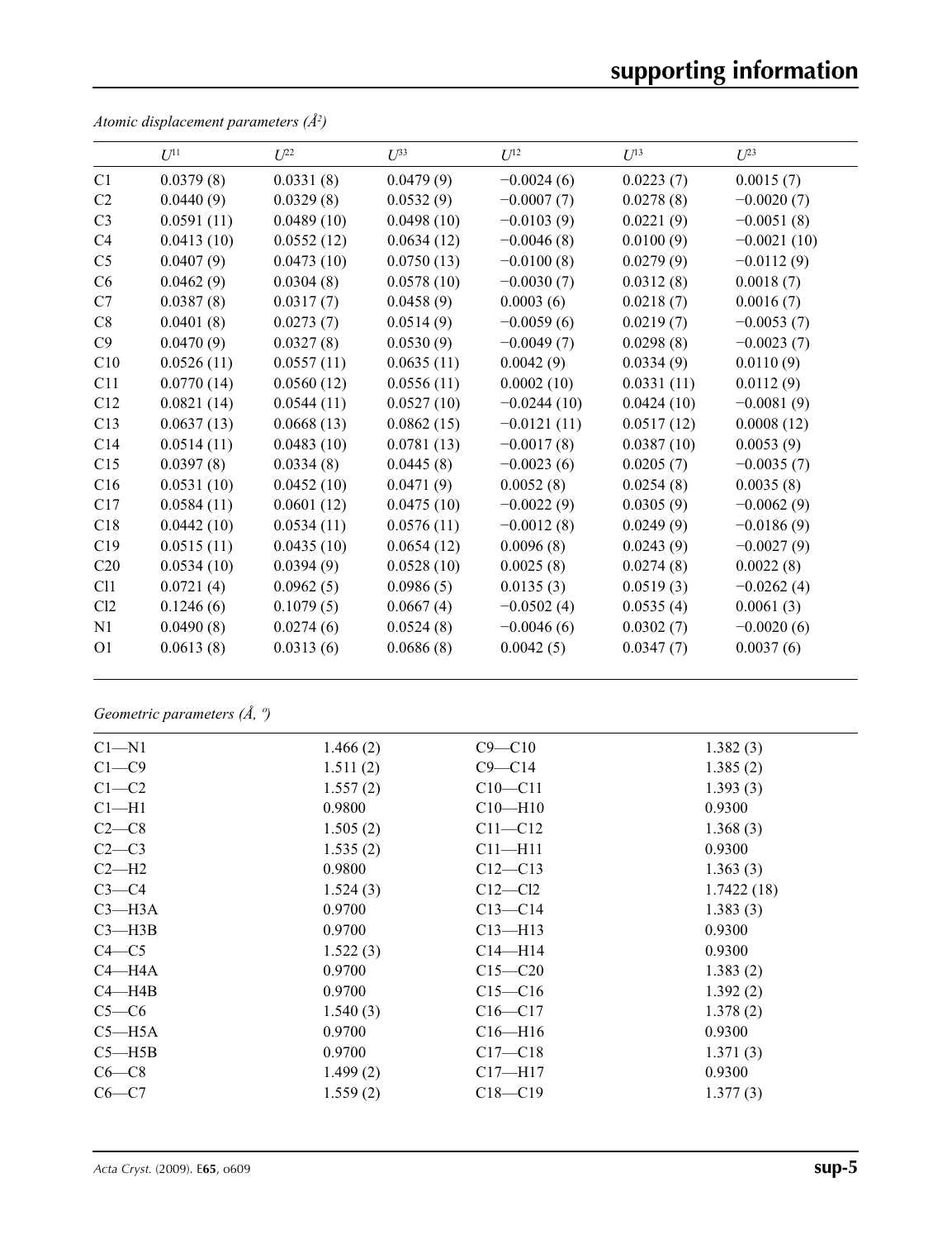| $C6 - H6$        | 0.9800      | $C18 - C11$       | 1.7433(17)  |
|------------------|-------------|-------------------|-------------|
| $C7 - N1$        | 1.462(2)    | $C19 - C20$       | 1.385(2)    |
| $C7 - C15$       | 1.511(2)    | $C19 - H19$       | 0.9300      |
| $C7 - H7$        | 0.9800      | $C20 - H20$       | 0.9300      |
| $C8 - O1$        | 1.2137(19)  | $N1 - H1A$        | 0.85(2)     |
|                  |             |                   |             |
| $N1-C1-C9$       | 111.16(13)  | $O1 - C8 - C6$    | 123.91(15)  |
| $N1-C1-C2$       | 110.05(12)  | $O1 - C8 - C2$    | 124.16(15)  |
| $C9 - C1 - C2$   | 112.08(13)  | $C6-C8-C2$        | 111.92(13)  |
| $N1-C1-H1$       | 107.8       | $C10-C9-C14$      | 118.01(16)  |
| $C9 - C1 - H1$   | 107.8       | $C10-C9-C1$       | 123.14(15)  |
| $C2-C1-H1$       | 107.8       | $C14-C9-C1$       | 118.85(16)  |
| $C8-C2-C3$       | 107.89(13)  | $C9 - C10 - C11$  | 120.76(18)  |
| $C8-C2-C1$       | 106.25(13)  | $C9 - C10 - H10$  | 119.6       |
| $C3-C2-C1$       | 115.97(14)  | $C11 - C10 - H10$ | 119.6       |
| $C8-C2-H2$       | 108.8       | $C12 - C11 - C10$ | 119.42(19)  |
| $C3-C2-H2$       | 108.8       | $C12 - C11 - H11$ | 120.3       |
| $C1-C2-H2$       | 108.8       | $C10 - C11 - H11$ | 120.3       |
| $C4-C3-C2$       | 114.21(15)  | $C13 - C12 - C11$ | 121.07(17)  |
| $C4-C3-H3A$      | 108.7       | $C13 - C12 - C12$ | 118.99 (16) |
| $C2-C3-H3A$      | 108.7       | $C11 - C12 - C12$ | 119.86 (18) |
| $C4-C3-H3B$      | 108.7       | $C12-C13-C14$     | 119.24(19)  |
| $C2-C3-H3B$      | 108.7       | $C12 - C13 - H13$ | 120.4       |
| НЗА-СЗ-НЗВ       | 107.6       | $C14 - C13 - H13$ | 120.4       |
| $C5-C4-C3$       | 112.21(16)  | $C13-C14-C9$      | 121.49 (19) |
| $C5-C4-H4A$      | 109.2       | $C13 - C14 - H14$ | 119.3       |
| $C3-C4-H4A$      | 109.2       | $C9 - C14 - H14$  | 119.3       |
| $C5-C4-HAB$      | 109.2       | $C20-C15-C16$     | 117.94(15)  |
| $C3-C4-H4B$      | 109.2       | $C20-C15-C7$      | 123.06 (14) |
| H4A-C4-H4B       | 107.9       | $C16 - C15 - C7$  | 118.96(14)  |
| $C4-C5-C6$       | 114.24 (14) | $C17-C16-C15$     | 121.48(17)  |
| $C4-C5-H5A$      | 108.7       | $C17 - C16 - H16$ | 119.3       |
| $C6-C5-H5A$      | 108.7       | $C15-C16-H16$     | 119.3       |
| $C4-C5-HSB$      | 108.7       | $C18 - C17 - C16$ | 119.03(17)  |
| $C6-C5-HSB$      | 108.7       | $C18 - C17 - H17$ | 120.5       |
| $H5A - C5 - H5B$ | 107.6       | C16-C17-H17       | 120.5       |
| $C8-C6-C5$       | 108.27(14)  | $C17 - C18 - C19$ | 121.29(16)  |
| $C8 - C6 - C7$   | 107.15(12)  | $C17 - C18 - C11$ | 119.16(15)  |
| $C5-C6-C7$       | 114.88(14)  | $C19 - C18 - C11$ | 119.55(15)  |
| $C8-C6-H6$       | 108.8       | $C18 - C19 - C20$ | 118.97(17)  |
| $C5-C6-H6$       | 108.8       | $C18 - C19 - H19$ | 120.5       |
| $C7-C6-H6$       | 108.8       | $C20-C19-H19$     | 120.5       |
| $N1 - C7 - C15$  | 112.03(12)  | $C15 - C20 - C19$ | 121.25(17)  |
| $N1-C7-C6$       | 109.68(13)  | $C15 - C20 - H20$ | 119.4       |
| $C15-C7-C6$      | 110.42(12)  | $C19 - C20 - H20$ | 119.4       |
| $N1 - C7 - H7$   | 108.2       | $C7 - N1 - C1$    | 113.48(12)  |
| $C15-C7-H7$      | 108.2       | $C7 - N1 - H1A$   | 109.2(14)   |
| $C6-C7-H7$       | 108.2       | $Cl-M1-H1A$       | 110.1(13)   |
|                  |             |                   |             |